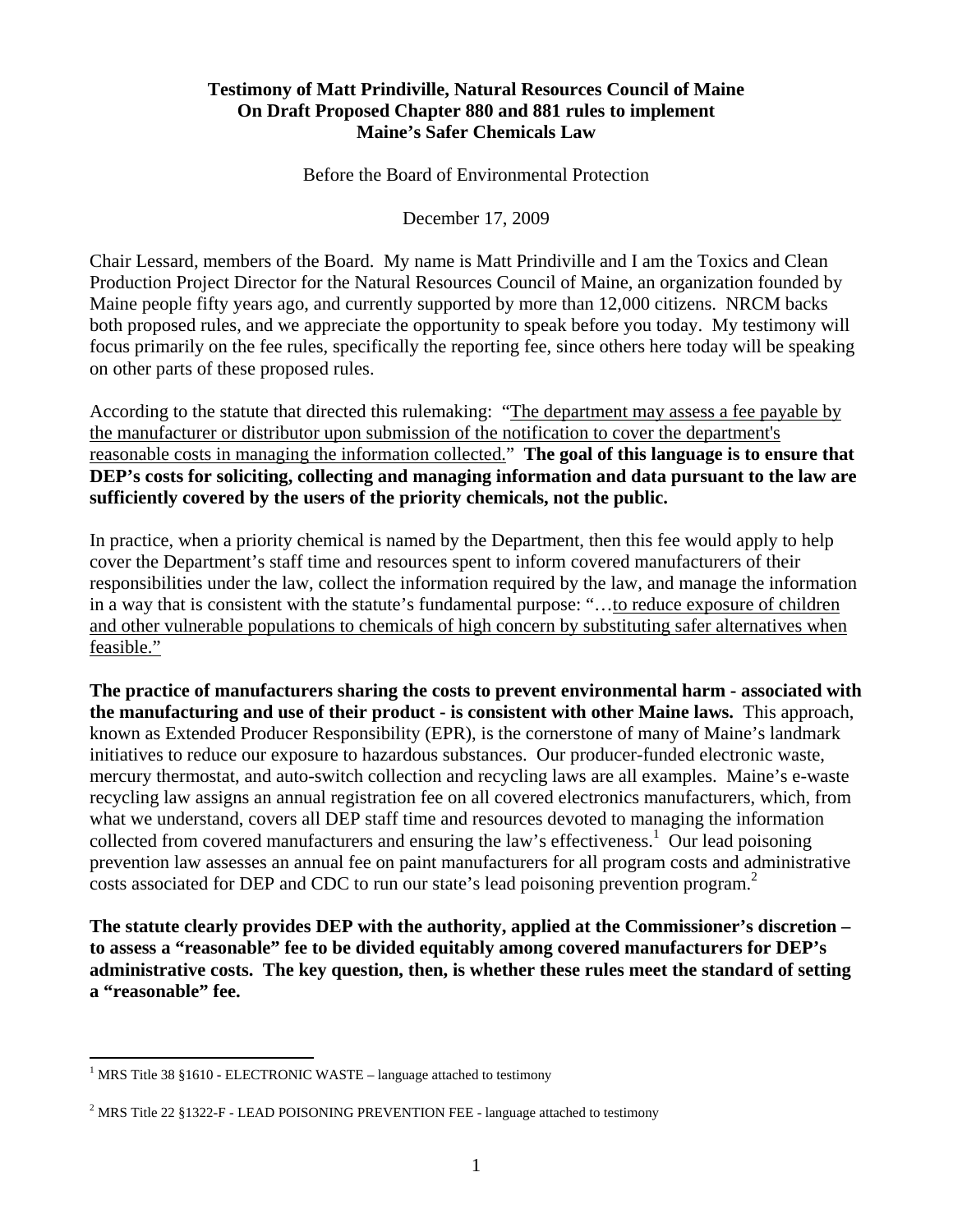Webster's Dictionary defines reasonable as "a) being in accordance with reason, b) not extreme or excessive, c) moderate or fair…" Let's compare that with what the rule says. The fee is to cover the administrative costs incurred by the Department to collect and manage the information, which is reasonable and consistent with the statute. The rule sets the total amount of the fees to cover the costs. The costs are those incurred by the Department to collect the information, evaluate the information for completeness, and to evaluate the information for sufficiency, because if it's incomplete or unreliable information, then the manufacturers have not satisfied their obligations under the law. That all seems reasonable according to Webster's.

DEP proposes taking the total fees for those tasks - which will vary from chemical to chemical, and thus cannot be specified in rule - and dividing them equally among the entities that submitted the information. Divided equally - that means if your competitor refuses to pay, then you don't have to pay their share. That seems reasonable.

Setting a cap would be unreasonable. Let's say a cap was set at \$500. For some chemicals, that might be too high. For others, it might be too low. The allocated costs would depend on the priority chemical selected and the extent to which that chemical is used in covered consumer products. **Setting a cap would be arbitrary and inconsistent with the "on the ground" reality of evaluating hazardous chemicals to phase them out of consumer products.** 

**You are likely to hear today from manufacturers who are concerned about paying any fee, but you probably won't hear about all the ways they can avoid paying the fees.** If the information is already in the public domain, then DEP doesn't need to gather that information from Manufacturers and thus, won't request a fee. If the use is minor in volume, then there's no fee. If a manufacturer is interested in avoiding fee payments, then they can do so by substituting alternatives for any priority chemical in their products. That's completely within their control, and was part of the legislative intent behind this bill.

**Also, the rules provide a substantive appeals process, which rests final authority for determining the reasonableness of the fee with the Board.** Thus, if there is an issue, you will be the final authority in determining whether the fee adequately covers DEP's administrative costs at a reasonable level for the covered manufacturers.

The last point I would like to make is that **it's important that these rules move forward on an expeditious timeline.** The law was passed nearly two years ago, and it emerged from a two-year Governor's Task Force process before that, so we're nearly 4 years into policy making on this issue here in Maine. DEP is required to designate the first slate of priority chemicals in 2010. DEP needs clarity about the fee allocation process so that it can move forward with its first determination of priority chemicals. The fee rules require legislative approval, and the Legislature will only be in session until late March or early April. Thus, we request that you promptly review these rules so that they may be forwarded to the Legislature.

Again, thank you for your consideration of these comments. I would be happy to answer any questions you may have.

### **Appendix A: Electronic Waste Recycling Program Fee**

### **MRS Title 38 §1610 - ELECTRONIC WASTE**

**6-A. Manufacturer registration.** By July 1st annually, a manufacturer that offers or has offered a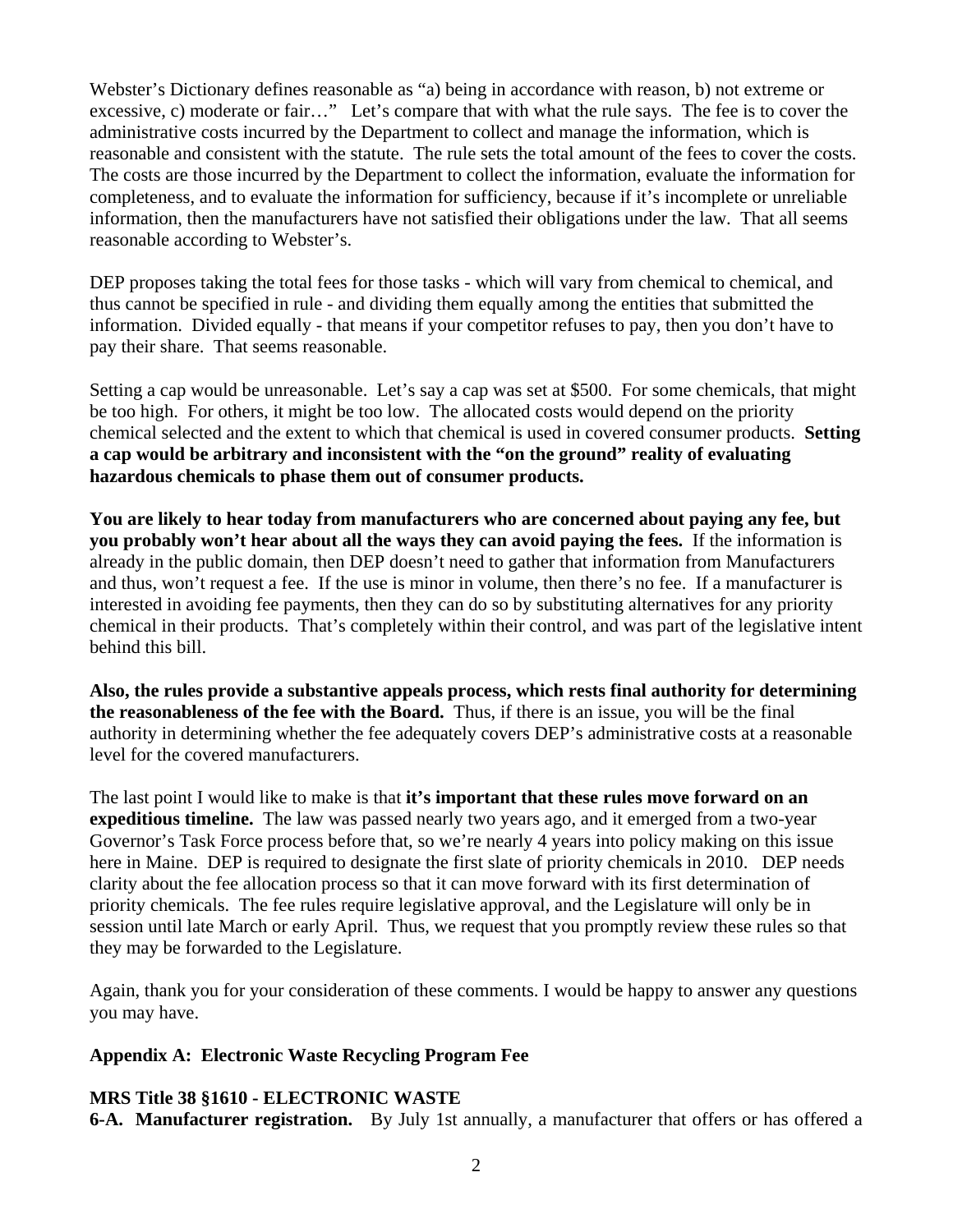computer monitor, television, desktop printer or video game console for sale in this State shall submit a registration to the department and pay to the department an annual registration fee of \$3,000. The annual registration must include:

- A. The name, contact and billing information of the manufacturer;
- B. The manufacturer's brand name or names and the type of televisions, video game consoles, computer monitors and desktop printers on which each brand is used, including:
	- (1) All brands sold in the State in the past; and
	- (2) All brands currently being sold in the State;
- C. When a word or phrase is used as the label, the manufacturer must include that word or phrase and a general description of the ways in which it may appear on the manufacturer's electronic products;
- D. When a logo, mark or image is used as a label, the manufacturer must include a graphic representation of the logo, mark or image and a general description of the logo, mark or image as it appears on the manufacturer's electronic products;
- E. The method or methods of sale used in the State;
- F. Annual sales data on the number and type of computer monitors, televisions, desktop printers and video game consoles sold by the manufacturer in this State over the 5 years preceding the filing of the plan. The department may keep information submitted pursuant to this paragraph confidential as provided under section 1310-B; and
- G. The manufacturer's consolidator handling option for the next calendar year, as selected in accordance with rules adopted pursuant to subsection 10.

A manufacturer's annual registration filed subsequent to its initial registration must clearly delineate any changes in information from the previous year's registration. Whenever there is any change to the information on the manufacturer's registration, the manufacturer shall submit an updated form within 14 days of the change. Registration fees collected by the department pursuant to this subsection must be deposited in the Maine Environmental Protection Fund established in section 351.

**7. Enforcement; cost recovery.** The department must enforce this section in accordance with the provisions of sections 347-A and 349. If a manufacturer fails to pay for the costs allocated to it pursuant to subsection 5, paragraph D, subparagraph (1), including, for a computer monitor manufacturer and a desktop printer manufacturer, its pro rata share of costs attributable to orphan waste, the department may pay a consolidator its legitimate costs from the Maine Solid Waste Management Fund established in section 2201 and seek cost recovery from the nonpaying manufacturer. Any nonpaying manufacturer is liable to the State for costs incurred by the State in an amount up to 3 times the amount incurred as a result of such failure to comply.

The Attorney General is authorized to commence a civil action against any manufacturer to recover the costs described in this subsection, which are in addition to any fines and penalties established